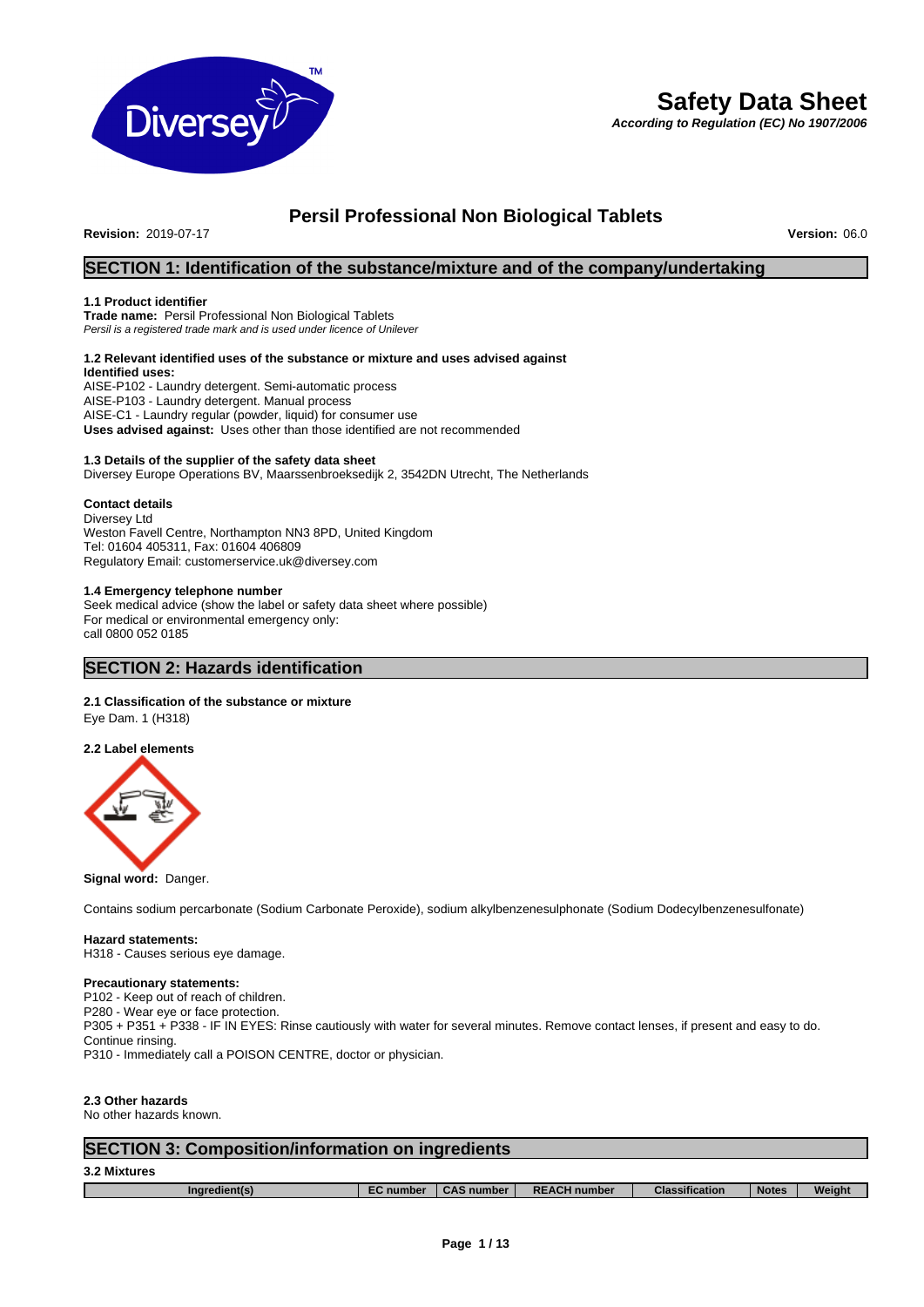|                               |           |            |                   |                                                                                                 | percent   |
|-------------------------------|-----------|------------|-------------------|-------------------------------------------------------------------------------------------------|-----------|
| sodium carbonate              | 207-838-8 | 497-19-8   | 01-2119485498-19  | Eye Irrit. 2 (H319)                                                                             | 20-30     |
| sodium percarbonate           | 239-707-6 | 15630-89-4 | 01-2119457268-30  | Ox. Sol. 2 (H272)<br>Acute Tox. 4 (H302)<br>Eye Dam. 1 (H318)                                   | $10 - 20$ |
| sodium alkylbenzenesulphonate | 270-115-0 | 68411-30-3 | 01-2119489428-22  | Acute Tox. 4 (H302)<br>Skin Irrit. 2 (H315)<br>Eye Dam. 1 (H318)<br>Aquatic Chronic 3<br>(H412) | $3 - 10$  |
| cellulose                     | 232-674-9 | 9004-34-6  | No data available | Not classified as<br>hazardous                                                                  | $3 - 10$  |
| sodium silicate               | 215-687-4 | 1344-09-8  | 01-2119448725-31  | STOT SE 3 (H335)<br>Skin Irrit. 2 (H315)<br>Eye Dam. 1 (H318)                                   | $1 - 3$   |

Workplace exposure limit(s), if available, are listed in subsection 8.1.

[1] Exempted: ionic mixture. See Regulation (EC) No 1907/2006, Annex V, paragraph 3 and 4. This salt is potentially present, based on calculation, and included for classification and labelling purposes only. Each starting material of the ionic mixture is registered, as required.

[2] Exempted: included in Annex IV of Regulation (EC) No 1907/2006.

[3] Exempted: Annex V of Regulation (EC) No 1907/2006.

[4] Exempted: polymer. See Article 2(9) of Regulation (EC) No 1907/2006.

For the full text of the H and EUH phrases mentioned in this Section, see Section 16.

# **SECTION 4: First aid measures**

| 4.1 Description of first aid measures                           |                                                                                                                                                                                                                           |
|-----------------------------------------------------------------|---------------------------------------------------------------------------------------------------------------------------------------------------------------------------------------------------------------------------|
| Inhalation:                                                     | Get medical attention or advice if you feel unwell.                                                                                                                                                                       |
| <b>Skin contact:</b>                                            | Wash skin with plenty of lukewarm, gently flowing water. If skin irritation occurs: Get medical advice<br>or attention.                                                                                                   |
| Eye contact:                                                    | Hold eyelids apart and flush eyes with plenty of lukewarm water for at least 15 minutes. Remove<br>contact lenses, if present and easy to do. Continue rinsing. Immediately call a POISON CENTRE,<br>doctor or physician. |
| Ingestion:                                                      | Rinse mouth. Immediately drink 1 glass of water. Never give anything by mouth to an unconscious<br>person. Get medical attention or advice if you feel unwell.                                                            |
| Self-protection of first aider:                                 | Consider personal protective equipment as indicated in subsection 8.2.                                                                                                                                                    |
| 4.2 Most important symptoms and effects, both acute and delayed |                                                                                                                                                                                                                           |
| Inhalation:                                                     | No known effects or symptoms in normal use.                                                                                                                                                                               |

| Inhalation:          | No known effects or symptoms in normal use. |
|----------------------|---------------------------------------------|
| <b>Skin contact:</b> | No known effects or symptoms in normal use. |
| Eye contact:         | Causes severe or permanent damage.          |
| Ingestion:           | No known effects or symptoms in normal use. |

# **4.3 Indication of any immediate medical attention and special treatment needed**

No information available on clinical testing and medical monitoring. Specific toxicological information on substances, if available, can be found in section 11.

# **SECTION 5: Firefighting measures**

#### **5.1 Extinguishing media**

Carbon dioxide. Dry powder. Water spray jet. Fight larger fires with water spray jet or alcohol-resistant foam.

# **5.2 Special hazards arising from the substance or mixture**

No special hazards known.

#### **5.3 Advice for firefighters**

As in any fire, wear self contained breathing apparatus and suitable protective clothing including gloves and eye/face protection.

# **SECTION 6: Accidental release measures**

#### **6.1 Personal precautions, protective equipment and emergency procedures**

Wear eye/face protection.

# **6.2 Environmental precautions**

Do not allow to enter drainage system, surface or ground water.

# **6.3 Methods and material for containment and cleaning up**

Collect mechanically.

#### **6.4 Reference to other sections**

For personal protective equipment see subsection 8.2. For disposal considerations see section 13.

# **SECTION 7: Handling and storage**

# **7.1 Precautions for safe handling**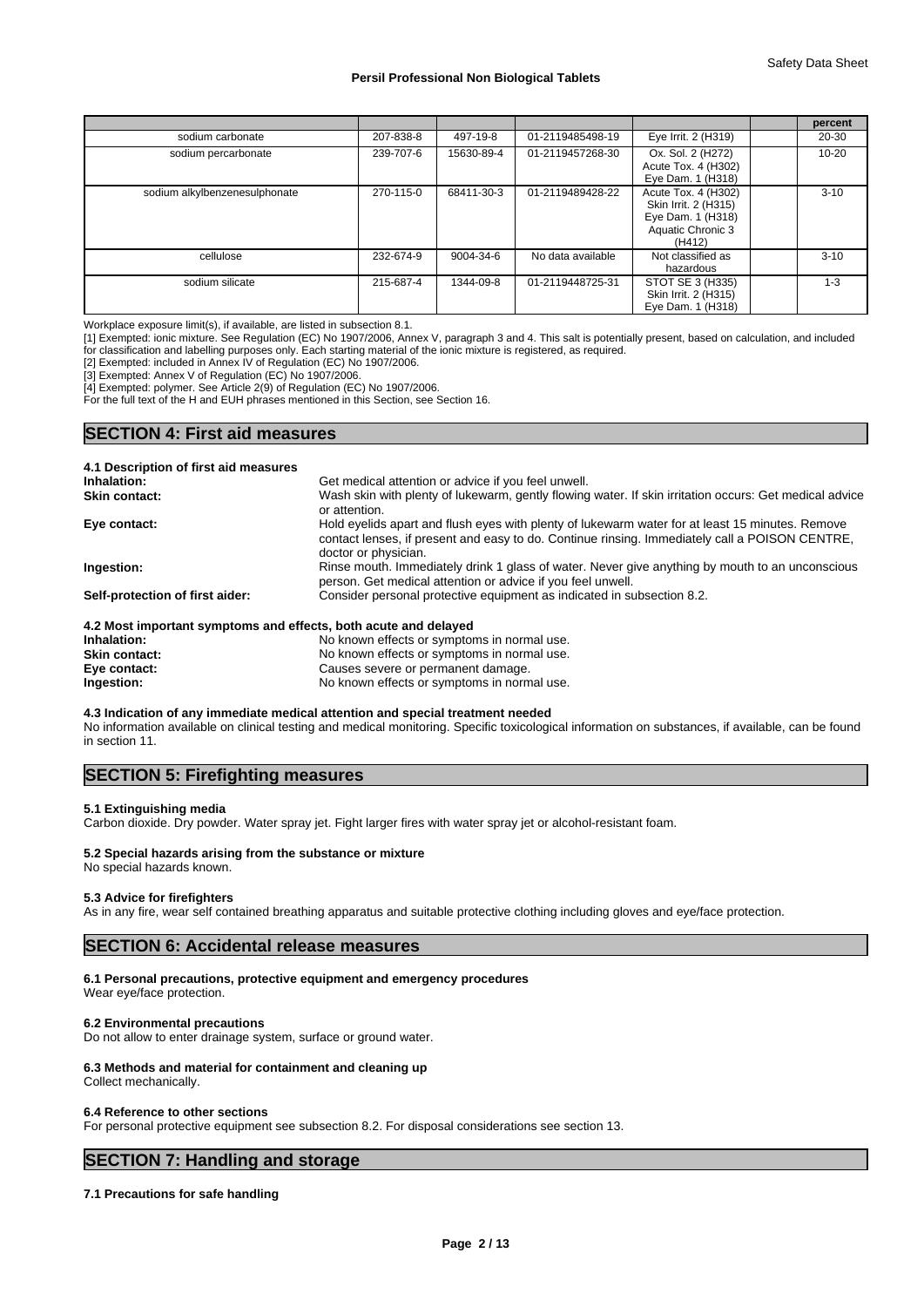### **Measures to prevent fire and explosions:**

No special precautions required.

#### **Measures required to protect the environment:**

For environmental exposure controls see subsection 8.2.

### **Advices on general occupational hygiene:**

Handle in accordance with good industrial hygiene and safety practice. Keep away from food, drink and animal feeding stuffs. Keep out of reach of children. Do not mix with other products unless adviced by Diversey. Wash hands before breaks and at the end of workday. Wash face, hands and any exposed skin thoroughly after handling. Take off immediately all contaminated clothing. Use personal protective equipment as required. Avoid contact with eyes. Use only with adequate ventilation. See chapter 8.2, Exposure controls / Personal protection.

#### **7.2 Conditions for safe storage, including any incompatibilities**

Store in accordance with local and national regulations. Store in a closed container. Keep only in original packaging. Keep out of reach of children.

For conditions to avoid see subsection 10.4. For incompatible materials see subsection 10.5.

#### **7.3 Specific end use(s)**

No specific advice for end use available.

# **SECTION 8: Exposure controls/personal protection**

### **8.1 Control parameters Workplace exposure limits**

Air limit values, if available:

| Ingredient(s) | UK - Long term<br>value(s)                    | UK - Short term<br>value(s)     |
|---------------|-----------------------------------------------|---------------------------------|
| cellulose     | 10 mg/m $3$ inhalable                         | 20 mg/m <sup>3</sup> inhalable  |
|               | dust                                          | dust                            |
|               | $4 \text{ mg/m}$ <sup>3</sup> respirable dust | 12 mg/m <sup>3</sup> respirable |
|               |                                               | dust                            |

Biological limit values, if available:

#### **Recommended monitoring procedures, if available:**

Additional exposure limits under the conditions of use, if available:

#### **DNEL/DMEL and PNEC values**

### **Human exposure**

DNEL oral exposure - Consumer (mg/kg bw)

| Ingredient(s)                 | Short term - Local<br>effects | Short term - Systemic<br>effects | Long term - Local<br>effects | Long term - Systemic<br>effects |
|-------------------------------|-------------------------------|----------------------------------|------------------------------|---------------------------------|
| sodium carbonate              |                               |                                  |                              |                                 |
| sodium percarbonate           |                               |                                  |                              |                                 |
| sodium alkylbenzenesulphonate |                               |                                  |                              | 0.425                           |
| cellulose                     | No data available             | No data available                | No data available            | No data available               |
| sodium silicate               |                               |                                  |                              | 0.8                             |

DNEL dermal exposure - Worker

| Ingredient(s)                 | <b>Short term - Local</b><br>effects | <b>Short term - Systemic</b><br>effects (mg/kg bw) | Long term - Local<br>effects | Long term - Systemic<br>effects (mg/kg bw) |
|-------------------------------|--------------------------------------|----------------------------------------------------|------------------------------|--------------------------------------------|
| sodium carbonate              |                                      |                                                    | No data available            |                                            |
| sodium percarbonate           | 12.8 mg/cm $2$ skin                  |                                                    | 12.8 mg/cm $2$ skin          |                                            |
| sodium alkylbenzenesulphonate |                                      |                                                    |                              | 85                                         |
| cellulose                     | No data available                    | No data available                                  | No data available            | No data available                          |
| sodium silicate               | No data available                    |                                                    | No data available            | 59،،                                       |

#### DNEL dermal exposure - Consumer

| Ingredient(s)                 | <b>Short term - Local</b><br>effects | <b>Short term - Systemic</b><br>effects (mg/kg bw) | Long term - Local<br>effects | Long term - Systemic<br>effects (mg/kg bw) |
|-------------------------------|--------------------------------------|----------------------------------------------------|------------------------------|--------------------------------------------|
| sodium carbonate              | No data available                    |                                                    | No data available            |                                            |
| sodium percarbonate           | 6.4 mg/cm $2$ skin                   |                                                    | 6.4 mg/cm <sup>2</sup> skin  |                                            |
| sodium alkylbenzenesulphonate |                                      |                                                    |                              | 42.5                                       |
| cellulose                     | No data available                    | No data available                                  | No data available            | No data available                          |
| sodium silicate               | No data available                    |                                                    | No data available            | 0.8                                        |

#### DNEL inhalatory exposure - Worker (mg/m<sup>3</sup>

| DNEL inhalatory exposure - Worker (mg/m <sup>3</sup> ) |         |                                                       |                              |                                 |  |  |  |
|--------------------------------------------------------|---------|-------------------------------------------------------|------------------------------|---------------------------------|--|--|--|
| Ingredient(s)                                          | effects | Short term - Local   Short term - Systemic<br>effects | Long term - Local<br>effects | Long term - Systemic<br>effects |  |  |  |
| sodium carbonate                                       |         |                                                       |                              |                                 |  |  |  |
| sodium percarbonate                                    |         |                                                       |                              |                                 |  |  |  |
| sodium alkylbenzenesulphonate                          |         |                                                       |                              |                                 |  |  |  |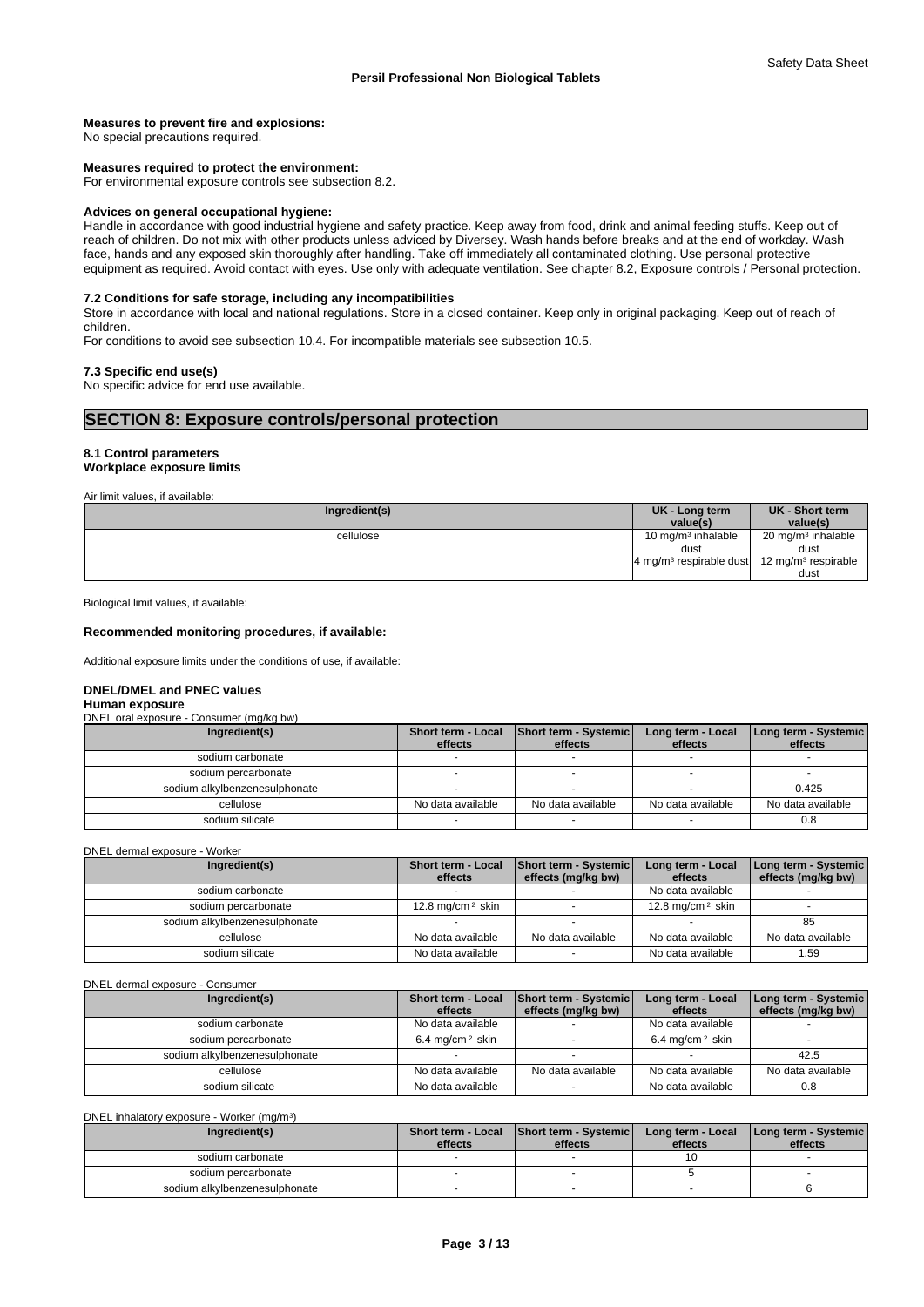| cellulose                                  | مامامانصيص<br>N∩<br>data<br>avallable | <br>N∩<br>ı data available | No<br>) data available | No<br>data available י |
|--------------------------------------------|---------------------------------------|----------------------------|------------------------|------------------------|
| ___<br>SO <sub>C</sub><br>n silicate<br>uu |                                       |                            |                        | 5.O.                   |

DNEL inhalatory exposure - Consumer (mg/m<sup>3</sup>)

| Short term - Local |                   | Long term - Local | Long term - Systemic                    |
|--------------------|-------------------|-------------------|-----------------------------------------|
|                    |                   |                   | effects                                 |
|                    |                   |                   |                                         |
|                    |                   |                   |                                         |
|                    |                   |                   |                                         |
| No data available  | No data available | No data available | No data available                       |
|                    |                   |                   | 38. ا                                   |
|                    | effects           | effects           | <b>Short term - Systemic</b><br>effects |

# **Environmental exposure** Environmental exposure - PNEC

| Liiviluillielilai exposule - FINLC |                   |                                                      |                     |                                  |
|------------------------------------|-------------------|------------------------------------------------------|---------------------|----------------------------------|
| Ingredient(s)                      | (mg/l)            | Surface water, fresh Surface water, marine<br>(mg/l) | Intermittent (mg/l) | Sewage treatment<br>plant (mg/l) |
| sodium carbonate                   |                   |                                                      |                     |                                  |
| sodium percarbonate                | 0.035             | 0.035                                                | 0.035               | 16.24                            |
| sodium alkylbenzenesulphonate      | 0.268             | 0.0268                                               | 0.0167              | 3.43                             |
| cellulose                          | No data available | No data available                                    | No data available   | No data available                |
| sodium silicate                    |                   |                                                      |                     | 348                              |

Environmental exposure - PNEC, continued

| Ingredient(s)                 | Sediment, freshwater  <br>(mg/kg) | Sediment, marine<br>(mg/kg) | Soil (mg/kg)      | Air ( $mg/m3$ )   |
|-------------------------------|-----------------------------------|-----------------------------|-------------------|-------------------|
| sodium carbonate              |                                   |                             |                   |                   |
| sodium percarbonate           |                                   |                             |                   |                   |
| sodium alkylbenzenesulphonate | o.                                | 6.8                         | 35                |                   |
| cellulose                     | No data available                 | No data available           | No data available | No data available |
| sodium silicate               |                                   |                             |                   |                   |

## **8.2 Exposure controls**

*The following information applies for the uses indicated in subsection 1.2 of the Safety Data Sheet. If available, please refer to the product information sheet for application and handling instructions. Normal use conditions are assumed for this section.*

*Recommended safety measures for handling the undiluted product:*

| Appropriate engineering controls:<br>Appropriate organisational controls: | The product is intended to be used in closed systems.<br>Avoid direct contact and/or splashes where possible. Train personnel. |
|---------------------------------------------------------------------------|--------------------------------------------------------------------------------------------------------------------------------|
| Personal protective equipment                                             |                                                                                                                                |
| Eye / face protection:                                                    | Safety glasses or goggles (EN 166).                                                                                            |
| Hand protection:                                                          | Rinse and dry hands after use. For prolonged contact protection for the skin may be necessary.                                 |
| <b>Body protection:</b>                                                   | No special requirements under normal use conditions.                                                                           |
| <b>Respiratory protection:</b>                                            | No special requirements under normal use conditions.                                                                           |
| <b>Environmental exposure controls:</b>                                   | No special requirements under normal use conditions.                                                                           |

# **SECTION 9: Physical and chemical properties**

**9.1 Information on basic physical and chemical properties Information in this section refers to the product, unless it is specifically stated that substance data is listed**

**Method / remark**

**Physical State:** Solid **Appearance:** Tablets **Colour:** White **Odour:** Slightly perfumed **Odour threshold:** Not applicable **pH:** Not applicable. **Melting point/freezing point (°C):** Not determined Not relevant to classification of this product **Initial boiling point and boiling range (°C):** Not determined Not applicable to solids or gases

| Substance data, boiling point |                                      |                  |                               |
|-------------------------------|--------------------------------------|------------------|-------------------------------|
| Ingredient(s)                 | Value<br>$(^{\circ}C)$               | <b>Method</b>    | Atmospheric pressure<br>(hPa) |
| sodium carbonate              | 1600                                 | Method not given | 1013                          |
| sodium percarbonate           | Product decomposes<br>before boiling |                  |                               |
| sodium alkylbenzenesulphonate | No data available                    |                  |                               |
| cellulose                     | No data available                    |                  |                               |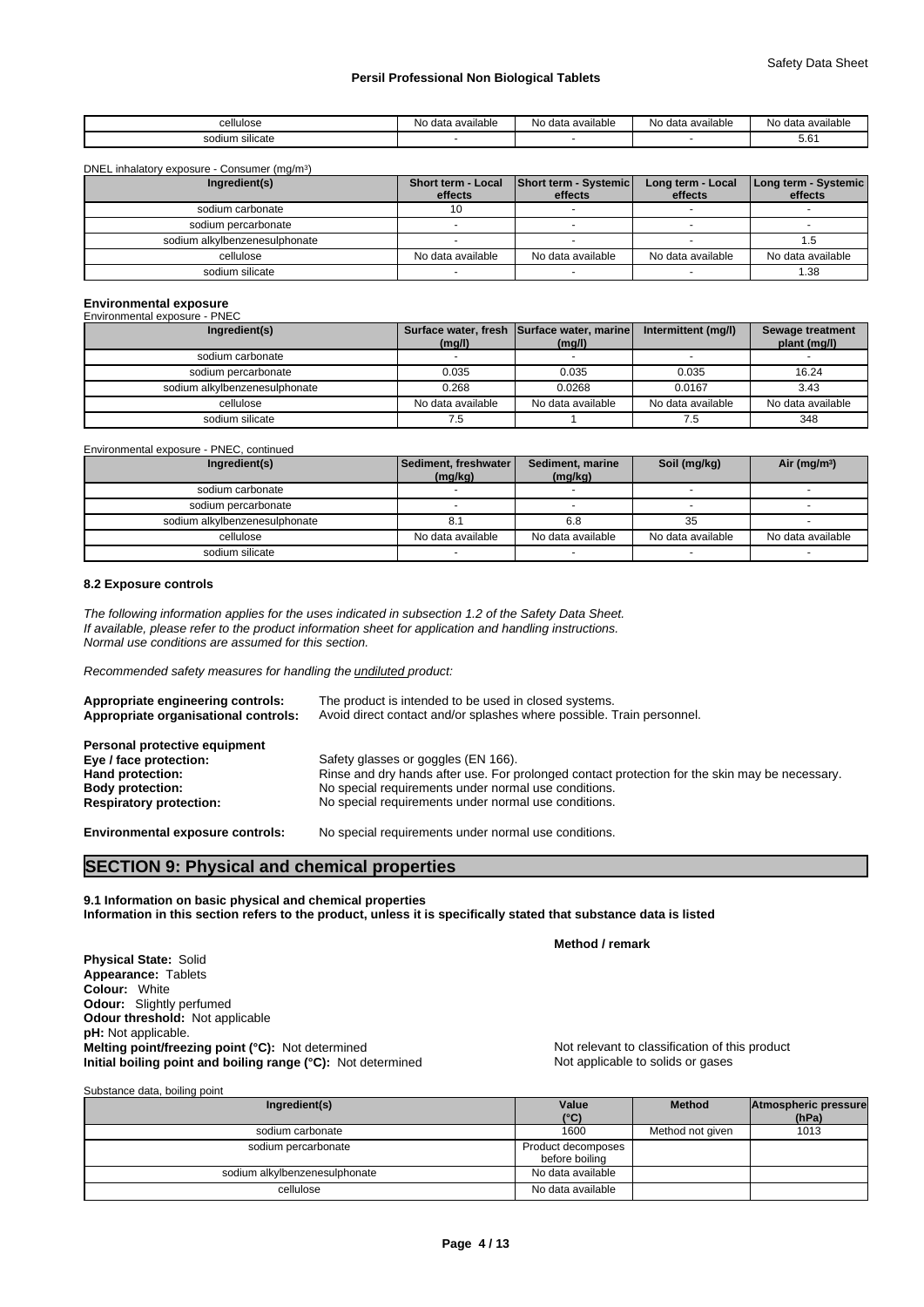Safety Data Sheet

| $\cdots$<br>sod<br>ium silicate | $\cdot$ $\sim$ $\cdot$<br>vu<br>__ | Method<br>l not aiven |  |
|---------------------------------|------------------------------------|-----------------------|--|

# **Method / remark**

**Flammability (liquid):** Not applicable. *( UN Manual of Tests and Criteria, section 32, L.2 )* **Flash point (°C):** Not applicable. **Sustained combustion:** Not applicable. **Evaporation rate:** Not determined **Notice 1 and 1 and 1 and 1 and 1 and 1 and 1 and 1 and 1 and 1 and 1 and 1 and 1 and 1 and 1 and 1 and 1 and 1 and 1 and 1 and 1 and 1 and 1 and 1 and 1 and 1 and 1 and 1 and 1 and 1 and Flammability (solid, gas):** Not flammable **Upper/lower flammability limit (%):** Not determined

Substance data, flammability or explosive limits, if available:

#### **Vapour pressure:** Not determined **See substance data** See substance data

Substance data, vapour pressure

| Ingredient(s)                 | Value<br>(Pa)     | <b>Method</b> | Temperature<br>$(^{\circ}C)$ |
|-------------------------------|-------------------|---------------|------------------------------|
| sodium carbonate              | Negligible        |               |                              |
| sodium percarbonate           | Negligible        |               |                              |
| sodium alkylbenzenesulphonate | No data available |               |                              |
| cellulose                     | No data available |               |                              |
| sodium silicate               | No data available |               |                              |

# **Solubility in / Miscibility with Water:** Soluble **Vapour density:** Not determined **Notify and COV** Not relevant to classification of this product **Relative density: ≈ 1.00 (20 °C) CONSERVERSITY: THE SECUP OF CONSERVERSITY: THE OF CONSERVERSITY: THE OF CONSERVERSITY: THE OF CONSERVERSITY: THE OF CONSERVERSITY: THE OF CONSERVERSITY: THE OF CONSERVERSITY: THE OF CONSE**

Substance data, solubility in water

| Ingredient(s)                 | Value             | <b>Method</b>    | Temperature |
|-------------------------------|-------------------|------------------|-------------|
|                               | (g/l)             |                  | (°C)        |
| sodium carbonate              | 210-215           | Method not given | 20          |
| sodium percarbonate           | 140               | Method not given | 20          |
| sodium alkylbenzenesulphonate | > 250             |                  |             |
| cellulose                     | No data available |                  |             |
| sodium silicate               | Soluble           | Method not given | 20          |

Substance data, partition coefficient n-octanol/water (log Kow): see subsection 12.3

**Decomposition temperature:** Not applicable. **Autoignition temperature:** Not determined **Viscosity:** Not determined **Not applicable to solids or gases Explosive properties:** Not explosive. **Oxidising properties:** Not oxidising.

#### **9.2 Other information**

**Surface tension (N/m):** Not determined **OECD 115 Corrosion to metals:** Not applicable for gases or solids Not applicable to solids or gases

#### **Method / remark**

Substance data, dissociation constant, if available:

| Ingredient(s)   | Value                      | <b>Method</b>              | <b>Femperature</b><br>$\sim$<br>$\sim$ |
|-----------------|----------------------------|----------------------------|----------------------------------------|
| sodium silicate | 12 (pKa)<br>$\alpha$<br>ິ∙ | Method not given<br>$\sim$ |                                        |

# **SECTION 10: Stability and reactivity**

# **10.1 Reactivity**

No reactivity hazards known under normal storage and use conditions.

# **10.2 Chemical stability**

Stable under normal storage and use conditions.

# **10.3 Possibility of hazardous reactions**

No hazardous reactions known under normal storage and use conditions.

# **10.4 Conditions to avoid**

None known under normal storage and use conditions.

# **10.5 Incompatible materials**

None known under normal use conditions.

**Method / remark**

**Method / remark**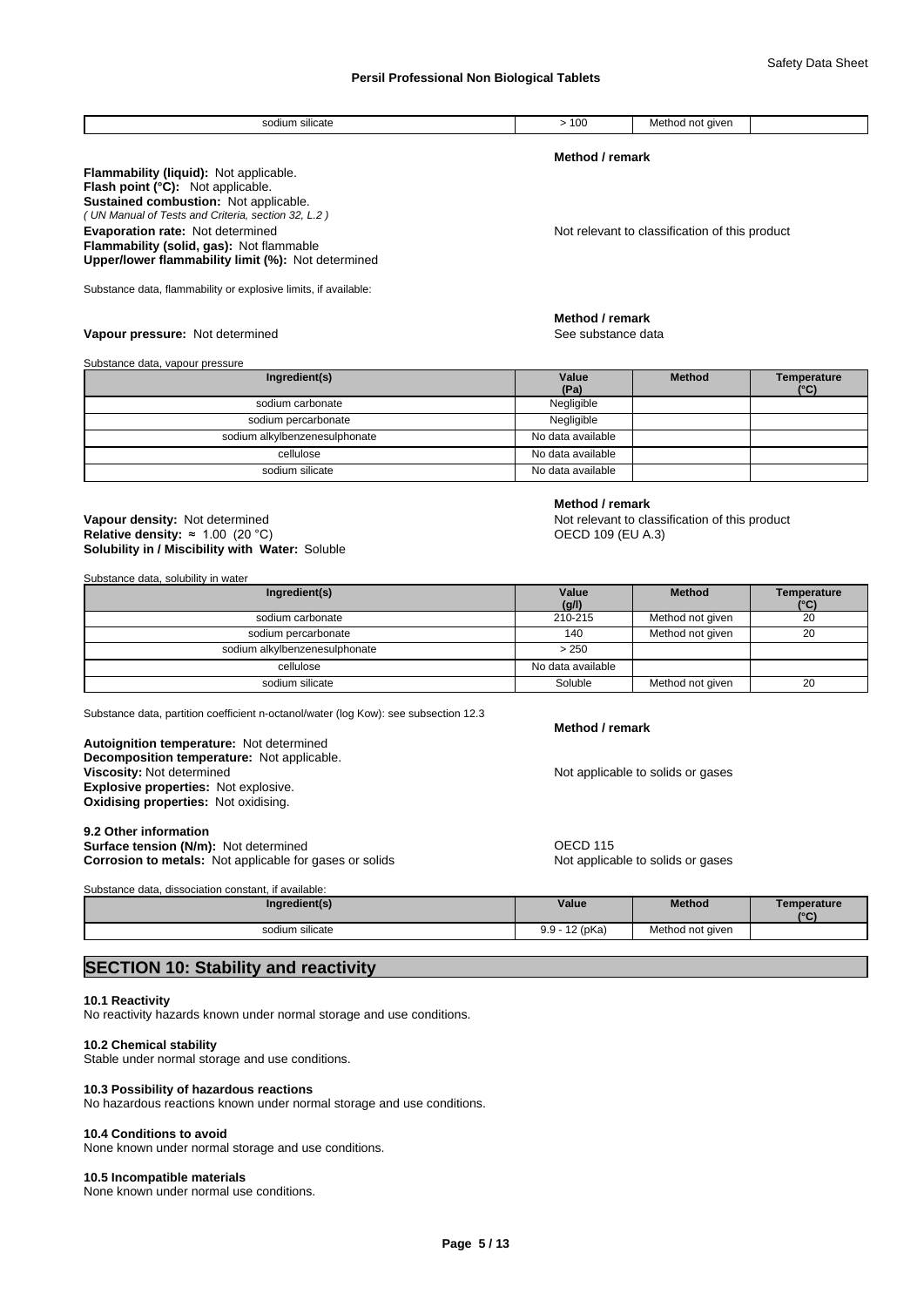Safety Data Sheet

**10.6 Hazardous decomposition products** None known under normal storage and use conditions.

# **SECTION 11: Toxicological information**

### **11.1 Information on toxicological effects**

Mixture data:.

# **Relevant calculated ATE(s):**

ATE - Oral (mg/kg): >2000

#### **Skin irritation and corrosivity Result:** Not corrosive or irritant **Method:** Weight of evidence

Substance data, where relevant and available, are listed below:.

# **Acute toxicity** Acute oral toxicity

| ,                             |           |                      |                |                   |                             |
|-------------------------------|-----------|----------------------|----------------|-------------------|-----------------------------|
| Ingredient(s)                 | Endpoint  | Value<br>(mg/kg)     | <b>Species</b> | <b>Method</b>     | <b>Exposure</b><br>time (h) |
| sodium carbonate              | $LD_{50}$ | 2800                 | Rat            | Method not given  |                             |
| sodium percarbonate           | $LD_{50}$ | 1034                 | Rat            | Method not given  |                             |
| sodium alkylbenzenesulphonate | $LD_{50}$ | 1080                 | Rat            | OECD 401 (EU B.1) |                             |
| cellulose                     |           | No data<br>available |                |                   |                             |
| sodium silicate               | $LD_{50}$ | 3400                 | Rat            | Method not given  |                             |

Acute dermal toxicity

| Ingredient(s)                 | Endpoint  | Value<br>(mg/kg) | <b>Species</b> | <b>Method</b>     | <b>Exposure</b><br>time (h) |
|-------------------------------|-----------|------------------|----------------|-------------------|-----------------------------|
| sodium carbonate              | $LD_{50}$ | > 2000           | Rabbit         | Method not given  |                             |
| sodium percarbonate           | $LD_{50}$ | > 2000           | Rabbit         | OECD 402 (EU B.3) |                             |
| sodium alkylbenzenesulphonate | $LD_{50}$ | > 2000           | Rat            | OECD 402 (EU B.3) |                             |
| cellulose                     |           | No data          |                |                   |                             |
|                               |           | available        |                |                   |                             |
| sodium silicate               | $LD_{50}$ | > 5000           | Rat            | Method not given  |                             |

Acute inhalative toxicity

| Ingredient(s)                 | Endpoint  | Value<br>(mg/l)                      | <b>Species</b> | <b>Method</b>      | <b>Exposure</b><br>time (h) |
|-------------------------------|-----------|--------------------------------------|----------------|--------------------|-----------------------------|
| sodium carbonate              | $LC_{50}$ | $> 2.3$ (dust)                       |                | Weight of evidence |                             |
| sodium percarbonate           |           | No data<br>available                 |                |                    |                             |
| sodium alkylbenzenesulphonate |           | No data<br>available                 |                |                    |                             |
| cellulose                     |           | No data<br>available                 |                |                    |                             |
| sodium silicate               | $LC_{50}$ | $> 2.06$ No<br>mortality<br>observed | Rat            | Non guideline test |                             |

#### **Irritation and corrosivity** Skin irritation and corrosivity

| Ingredient(s)                 | Result            | <b>Species</b> | <b>Method</b>     | <b>Exposure time</b> |
|-------------------------------|-------------------|----------------|-------------------|----------------------|
| sodium carbonate              | Not irritant      | Rabbit         | OECD 404 (EU B.4) |                      |
| sodium percarbonate           | Not irritant      | Rabbit         | Method not given  |                      |
| sodium alkylbenzenesulphonate | Irritant          | Rabbit         | OECD 404 (EU B.4) |                      |
| cellulose                     | No data available |                |                   |                      |
| sodium silicate               | Irritant          |                | Method not given  |                      |

Eye irritation and corrosivity

| Ingredient(s)                 | Result            | <b>Species</b> | <b>Method</b>     | <b>Exposure time</b> |
|-------------------------------|-------------------|----------------|-------------------|----------------------|
| sodium carbonate              | Irritant          | Rabbit         | Method not given  |                      |
| sodium percarbonate           | Severe damage     | Rabbit         | EPA OPP 81-4      |                      |
| sodium alkylbenzenesulphonate | Corrosive         | Rabbit         | OECD 405 (EU B.5) |                      |
| cellulose                     | No data available |                |                   |                      |
| sodium silicate               | Severe damage     |                | Method not given  |                      |

Respiratory tract irritation and corrosivity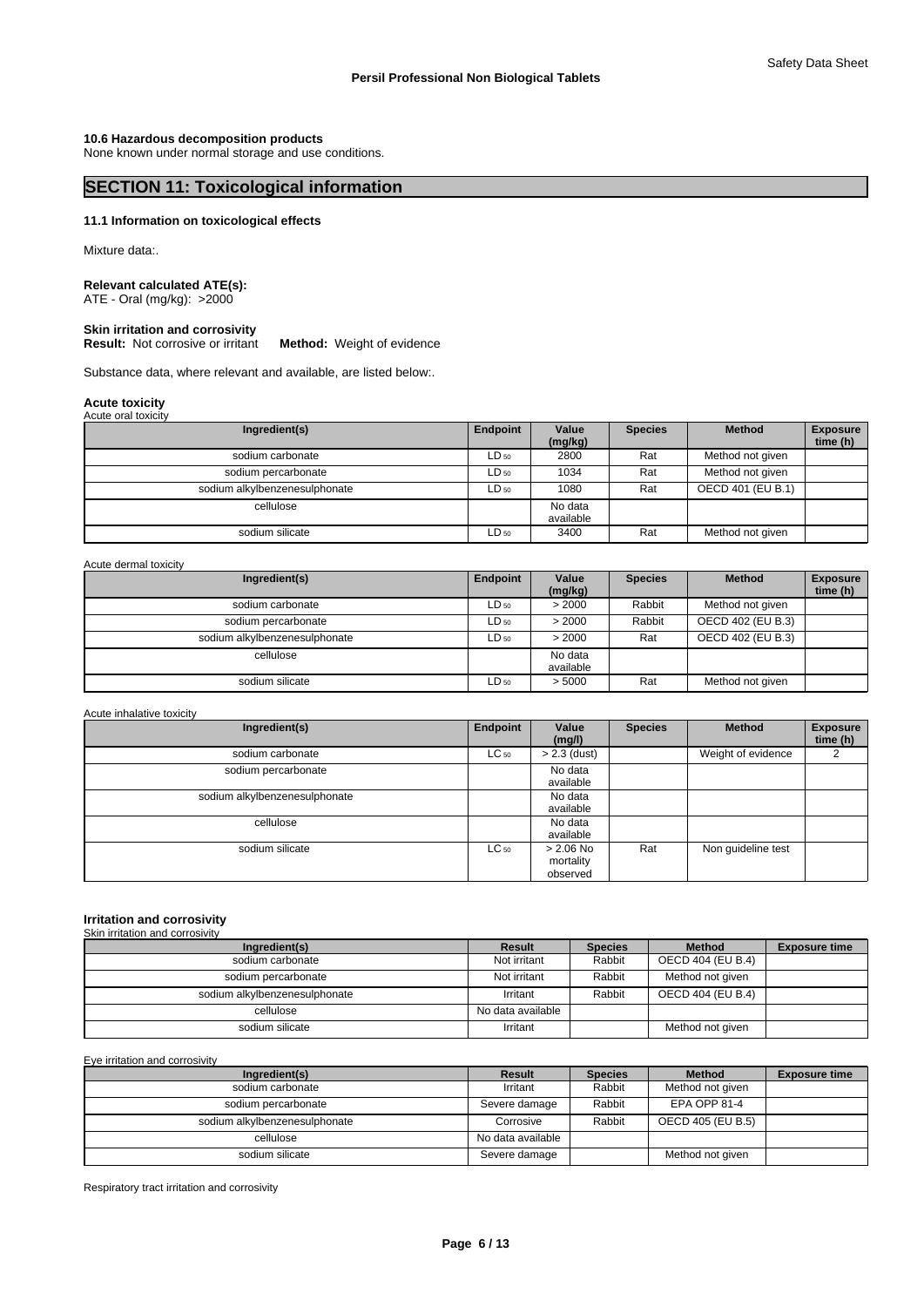| Ingredient(s)                 | Result                                 | <b>Species</b> | <b>Method</b>    | <b>Exposure time</b> |
|-------------------------------|----------------------------------------|----------------|------------------|----------------------|
| sodium carbonate              | No data available                      |                |                  |                      |
| sodium percarbonate           | Irritating to<br>respiratory tract     | Mouse          | Method not given |                      |
| sodium alkylbenzenesulphonate | Not irritating to<br>respiratory tract |                |                  |                      |
| cellulose                     | No data available                      |                |                  |                      |
| sodium silicate               | Irritating to<br>respiratory tract     |                | Method not given |                      |

# **Sensitisation**

| Sensitisation by skin contact |                   |                |                                            |                          |
|-------------------------------|-------------------|----------------|--------------------------------------------|--------------------------|
| Ingredient(s)                 | Result            | <b>Species</b> | <b>Method</b>                              | <b>Exposure time (h)</b> |
| sodium carbonate              | Not sensitising   |                | Method not given                           |                          |
| sodium percarbonate           | Not sensitising   | Guinea pig     | OECD 406 (EU B.6) /<br><b>Buehler</b> test |                          |
| sodium alkylbenzenesulphonate | Not sensitising   | Guinea pig     | OECD 406 (EU B.6) /<br><b>GPMT</b>         |                          |
| cellulose                     | No data available |                |                                            |                          |
| sodium silicate               | Not sensitising   |                | Method not given                           |                          |

#### Sensitisation by inhalation

| Ingredient(s)                 | Result            | <b>Species</b> | <b>Method</b> | <b>Exposure time</b> |
|-------------------------------|-------------------|----------------|---------------|----------------------|
| sodium carbonate              | No data available |                |               |                      |
| sodium percarbonate           | No data available |                |               |                      |
| sodium alkylbenzenesulphonate | No data available |                |               |                      |
| cellulose                     | No data available |                |               |                      |
| sodium silicate               | No data available |                |               |                      |

# **CMR effects (carcinogenicity, mutagenicity and toxicity for reproduction)** Mutagenicity

| Ingredient(s)                 | <b>Result (in-vitro)</b>                               | <b>Method</b><br>(in-vitro)            | <b>Result (in-vivo)</b>                | <b>Method</b><br>(in-vivo) |
|-------------------------------|--------------------------------------------------------|----------------------------------------|----------------------------------------|----------------------------|
| sodium carbonate              | <b>No data available</b>                               |                                        | No data available                      |                            |
| sodium percarbonate           | <b>No data available</b>                               |                                        | No data available                      |                            |
| sodium alkylbenzenesulphonate | No evidence for mutagenicity, negative<br>test results | <b>B.12/13) OECD</b><br>1476 OECD 4731 | <b>IOECD 471 (EUINo data available</b> |                            |
| cellulose                     | <b>No data available</b>                               |                                        | INo data available                     |                            |
| sodium silicate               | No evidence for mutagenicity, negative<br>test results |                                        | No data available                      |                            |

### **Carcinogenicity**

| Ingredient(s)                 | <b>Effect</b>                                          |
|-------------------------------|--------------------------------------------------------|
| sodium carbonate              | No evidence for carcinogenicity, weight-of-evidence    |
| sodium percarbonate           | No data available                                      |
| sodium alkylbenzenesulphonate | No data available                                      |
| cellulose                     | No data available                                      |
| sodium silicate               | No evidence for carcinogenicity, negative test results |

# Toxicity for reproduction

| Ingredient(s)                   | <b>Endpoint</b> | <b>Specific effect</b> | Value<br>$\left \frac{\text{mg}}{\text{kg}}\right $ bw/d) | <b>Species</b> | <b>Method</b>         | <b>Exposure</b><br>time | <b>Remarks and other effects</b><br>reported        |
|---------------------------------|-----------------|------------------------|-----------------------------------------------------------|----------------|-----------------------|-------------------------|-----------------------------------------------------|
| sodium carbonate                |                 |                        | No data<br>available                                      |                |                       |                         |                                                     |
| sodium percarbonate             |                 |                        | No data<br>available                                      |                |                       |                         |                                                     |
| sodium<br>alkylbenzenesulphonat | <b>NOAEL</b>    | Teratogenic effects    | 300                                                       | Rat            | Non quideline<br>test |                         | No known significant effects or<br>critical hazards |
| cellulose                       |                 |                        | No data<br>available                                      |                |                       |                         |                                                     |
| sodium silicate                 |                 |                        | No data<br>available                                      |                |                       |                         | No evidence for reproductive<br>toxicity            |

**Repeated dose toxicity** Sub-acute or sub-chronic oral toxicity

| Ingredient(s)                 | Endpoint | Value<br>(mg/kg bw/d) | <b>Species</b> | <b>Method</b> | time (days) | <b>Exposure Specific effects and organs</b><br>affected |
|-------------------------------|----------|-----------------------|----------------|---------------|-------------|---------------------------------------------------------|
| sodium carbonate              |          | No data<br>available  |                |               |             |                                                         |
| sodium percarbonate           |          | No data<br>available  |                |               |             |                                                         |
| sodium alkylbenzenesulphonate |          | No data<br>available  |                |               |             |                                                         |
| cellulose                     |          | No data               |                |               |             |                                                         |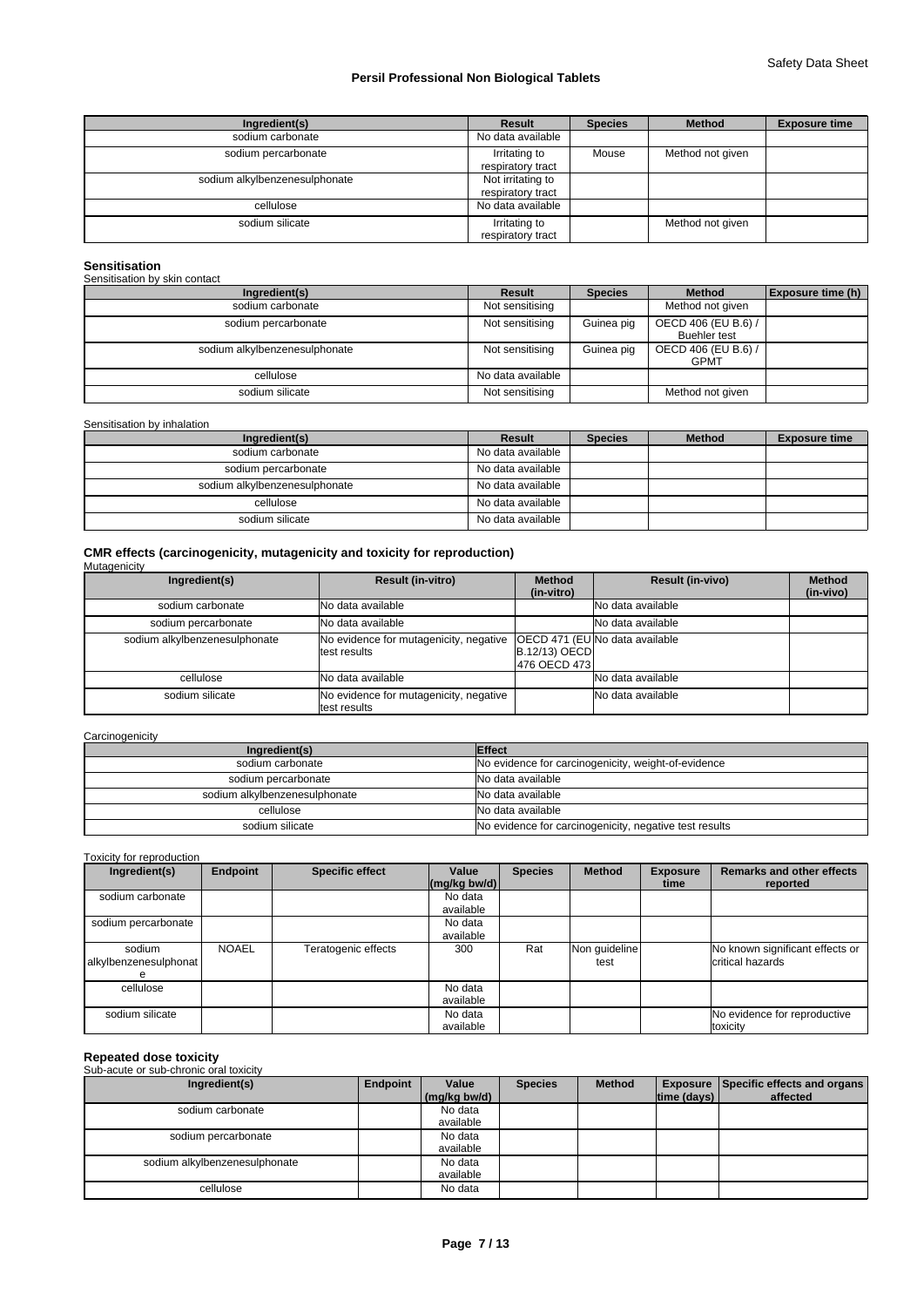|                     |              | .<br>available |     |            |     |                           |
|---------------------|--------------|----------------|-----|------------|-----|---------------------------|
| <br>sodium silicate | <b>NOAEL</b> | $ -$<br>ເວນ    | Rat | Method not | 180 | IN0<br>) effects observed |
|                     |              |                |     | aiven      |     |                           |

Sub-chronic dermal toxicity

| Ingredient(s)                 | Endpoint | Value<br>(mg/kg bw/d) | <b>Species</b> | <b>Method</b> | time (days) | Exposure Specific effects and organs<br>affected |
|-------------------------------|----------|-----------------------|----------------|---------------|-------------|--------------------------------------------------|
| sodium carbonate              |          | No data<br>available  |                |               |             |                                                  |
| sodium percarbonate           |          | No data<br>available  |                |               |             |                                                  |
| sodium alkylbenzenesulphonate |          | No data<br>available  |                |               |             |                                                  |
| cellulose                     |          | No data<br>available  |                |               |             |                                                  |
| sodium silicate               |          | No data<br>available  |                |               |             |                                                  |

### Sub-chronic inhalation toxicity

| Ingredient(s)                 | Endpoint | Value<br>(mg/kg bw/d) | <b>Species</b> | <b>Method</b> | time (days) | <b>Exposure   Specific effects and organs  </b><br>affected |
|-------------------------------|----------|-----------------------|----------------|---------------|-------------|-------------------------------------------------------------|
| sodium carbonate              |          | No data<br>available  |                |               |             |                                                             |
| sodium percarbonate           |          | No data<br>available  |                |               |             |                                                             |
| sodium alkylbenzenesulphonate |          | No data<br>available  |                |               |             |                                                             |
| cellulose                     |          | No data<br>available  |                |               |             |                                                             |
| sodium silicate               |          | No data<br>available  |                |               |             |                                                             |

#### Chronic toxicity

| Ingredient(s)                        | <b>Exposure</b><br>route | <b>Endpoint</b> | Value<br>$\left \frac{\text{mg}}{\text{kg}}\right $ (mg/kg bw/d) | <b>Species</b> | <b>Method</b> | <b>Exposure</b><br>time | Specific effects and<br>organs affected | <b>Remark</b> |
|--------------------------------------|--------------------------|-----------------|------------------------------------------------------------------|----------------|---------------|-------------------------|-----------------------------------------|---------------|
| sodium carbonate                     |                          |                 | No data<br>available                                             |                |               |                         |                                         |               |
| sodium percarbonate                  |                          |                 | No data<br>available                                             |                |               |                         |                                         |               |
| sodium<br>alkylbenzenesulphonat<br>е |                          |                 | No data<br>available                                             |                |               |                         |                                         |               |
| cellulose                            |                          |                 | No data<br>available                                             |                |               |                         |                                         |               |
| sodium silicate                      |                          |                 | No data<br>available                                             |                |               |                         |                                         |               |

# STOT-single exposure

| Ingredient(s)                 | Affected organ(s) |
|-------------------------------|-------------------|
| sodium carbonate              | No data available |
| sodium percarbonate           | No data available |
| sodium alkylbenzenesulphonate | No data available |
| cellulose                     | No data available |
| sodium silicate               | No data available |

STOT-repeated exposure

| Ingredient(s)                 | Affected organ(s) |
|-------------------------------|-------------------|
| sodium carbonate              | No data available |
| sodium percarbonate           | No data available |
| sodium alkylbenzenesulphonate | No data available |
| cellulose                     | No data available |
| sodium silicate               | Not applicable    |

# **Aspiration hazard**

Substances with an aspiration hazard (H304), if any, are listed in section 3. If relevant, see section 9 for dynamic viscosity and relative density of the product.

# **Potential adverse health effects and symptoms**

Effects and symptoms related to the product, if any, are listed in subsection 4.2.

# **SECTION 12: Ecological information**

# **12.1 Toxicity**

No data is available on the mixture.

Substance data, where relevant and available, are listed below: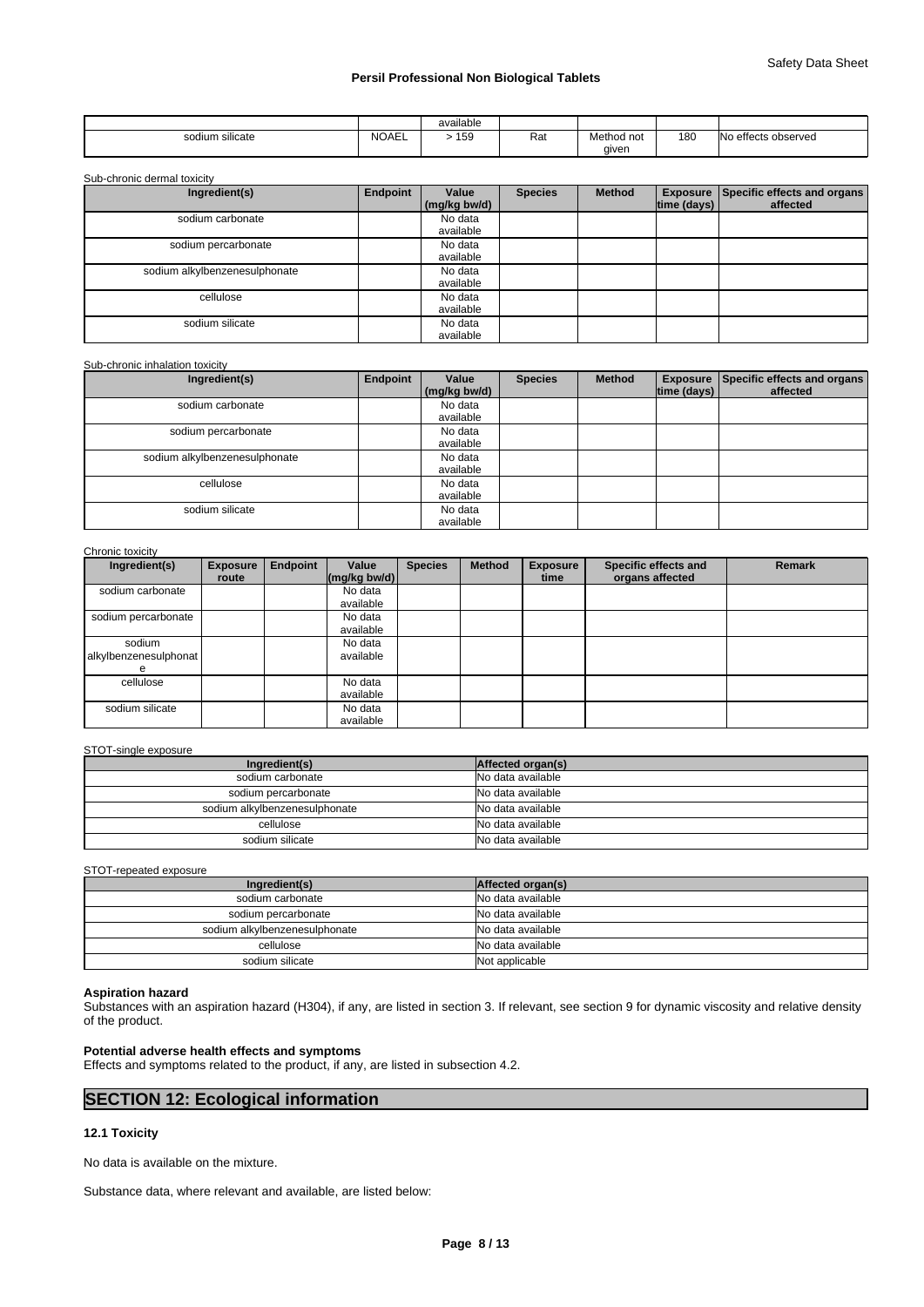# **Aquatic short-term toxicity** Aquatic short-term toxicity - fish

| Aquatic short-term toxicity - fish |           |                      |                        |                    |                             |
|------------------------------------|-----------|----------------------|------------------------|--------------------|-----------------------------|
| Ingredient(s)                      | Endpoint  | Value<br>(mg/l)      | <b>Species</b>         | <b>Method</b>      | <b>Exposure</b><br>time (h) |
| sodium carbonate                   | $LC_{50}$ | 300                  | Lepomis<br>macrochirus | Method not given   | 96                          |
| sodium percarbonate                | $LC_{50}$ | 70.7                 | Pimephales<br>promelas | Method not given   | 96                          |
| sodium alkylbenzenesulphonate      | $LC_{50}$ | 1.67                 | Fish                   | EPA-OPPTS 850.1075 | 96                          |
| cellulose                          |           | No data<br>available |                        |                    |                             |
| sodium silicate                    | $LC_{50}$ | 1108                 | Brachydanio<br>rerio   | Method not given   | 96                          |

# Aquatic short-term toxicity - crustacea

| Ingredient(s)                 | Endpoint  | Value<br>(mg/l)      | <b>Species</b>          | <b>Method</b>     | <b>Exposure</b><br>time (h) |
|-------------------------------|-----------|----------------------|-------------------------|-------------------|-----------------------------|
| sodium carbonate              | EC 50     | 265                  | Daphnia<br>magna Straus | Method not given  | 96                          |
| sodium percarbonate           | EC 50     | 4.9                  | Daphnia pulex           | Method not given  | 48                          |
| sodium alkylbenzenesulphonate | $LC_{50}$ | 2.9                  | Daphnia                 | OECD 202 (EU C.2) | 48                          |
| cellulose                     |           | No data<br>available |                         |                   |                             |
| sodium silicate               | EC 50     | 1700                 | Daphnia<br>magna Straus | Method not given  | 48                          |

# Aquatic short-term toxicity - algae

| Ingredient(s)                 | Endpoint   | Value<br>(mg/l) | <b>Species</b>             | <b>Method</b>      | <b>Exposure</b><br>time (h) |
|-------------------------------|------------|-----------------|----------------------------|--------------------|-----------------------------|
| sodium carbonate              |            | No data         |                            |                    |                             |
|                               |            | available       |                            |                    |                             |
| sodium percarbonate           |            | No data         |                            |                    |                             |
|                               |            | available       |                            |                    |                             |
| sodium alkylbenzenesulphonate | $Eb$ $C50$ | 47.3            | Not specified              | Non quideline test | 72                          |
| cellulose                     |            | No data         |                            |                    |                             |
|                               |            | available       |                            |                    |                             |
| sodium silicate               | EC 50      | 207             | Desmodesmus<br>subspicatus | Method not given   | 72                          |

# Aquatic short-term toxicity - marine species

| Ingredient(s)                 | Endpoint | Value<br>(mg/l) | <b>Species</b> | <b>Method</b> | <b>Exposure</b><br>time (days) |
|-------------------------------|----------|-----------------|----------------|---------------|--------------------------------|
| sodium carbonate              |          | No data         |                |               | $\overline{\phantom{0}}$       |
|                               |          | available       |                |               |                                |
| sodium percarbonate           |          | No data         |                |               | $\overline{\phantom{0}}$       |
|                               |          | available       |                |               |                                |
| sodium alkylbenzenesulphonate |          | No data         |                |               |                                |
|                               |          | available       |                |               |                                |
| cellulose                     |          | No data         |                |               |                                |
|                               |          | available       |                |               |                                |
| sodium silicate               |          | No data         |                |               | -                              |
|                               |          | available       |                |               |                                |

# Impact on sewage plants - toxicity to bacteria

| Ingredient(s)                 | Endpoint  | Value<br>(mg/l)      | <b>Inoculum</b>     | <b>Method</b> | <b>Exposure</b><br>time |
|-------------------------------|-----------|----------------------|---------------------|---------------|-------------------------|
| sodium carbonate              |           | No data<br>available |                     |               |                         |
| sodium percarbonate           | EC 50     | 466                  | Activated<br>sludge | OECD 209      | $0.5$ hour(s)           |
| sodium alkylbenzenesulphonate | $EC_{50}$ | 550                  | Bacteria            | OECD 209      | 3 hour(s)               |
| cellulose                     |           | No data<br>available |                     |               |                         |
| sodium silicate               |           | No data<br>available |                     |               |                         |

# **Aquatic long-term toxicity** Aquatic long-term toxicity - fish

| Ingredient(s)                 | Endpoint    | Value<br>(mg/l)      | <b>Species</b>         | <b>Method</b>       | <b>Exposure</b><br>time | <b>Effects observed</b> |
|-------------------------------|-------------|----------------------|------------------------|---------------------|-------------------------|-------------------------|
| sodium carbonate              |             | No data<br>available |                        |                     |                         |                         |
| sodium percarbonate           | <b>NOEC</b> | 7.4                  | Pimephales<br>promelas | Method not<br>qiven | 96 hour(s)              |                         |
| sodium alkylbenzenesulphonate | <b>NOEC</b> | 0.23                 | Oncorhynchus<br>mykiss | Method not<br>qiven | $72 \text{ day}(s)$     |                         |
| cellulose                     |             | No data<br>available |                        |                     |                         |                         |
| sodium silicate               | <b>NOEC</b> | 348                  | Brachydanio            | Method not          | 96 hour(s)              |                         |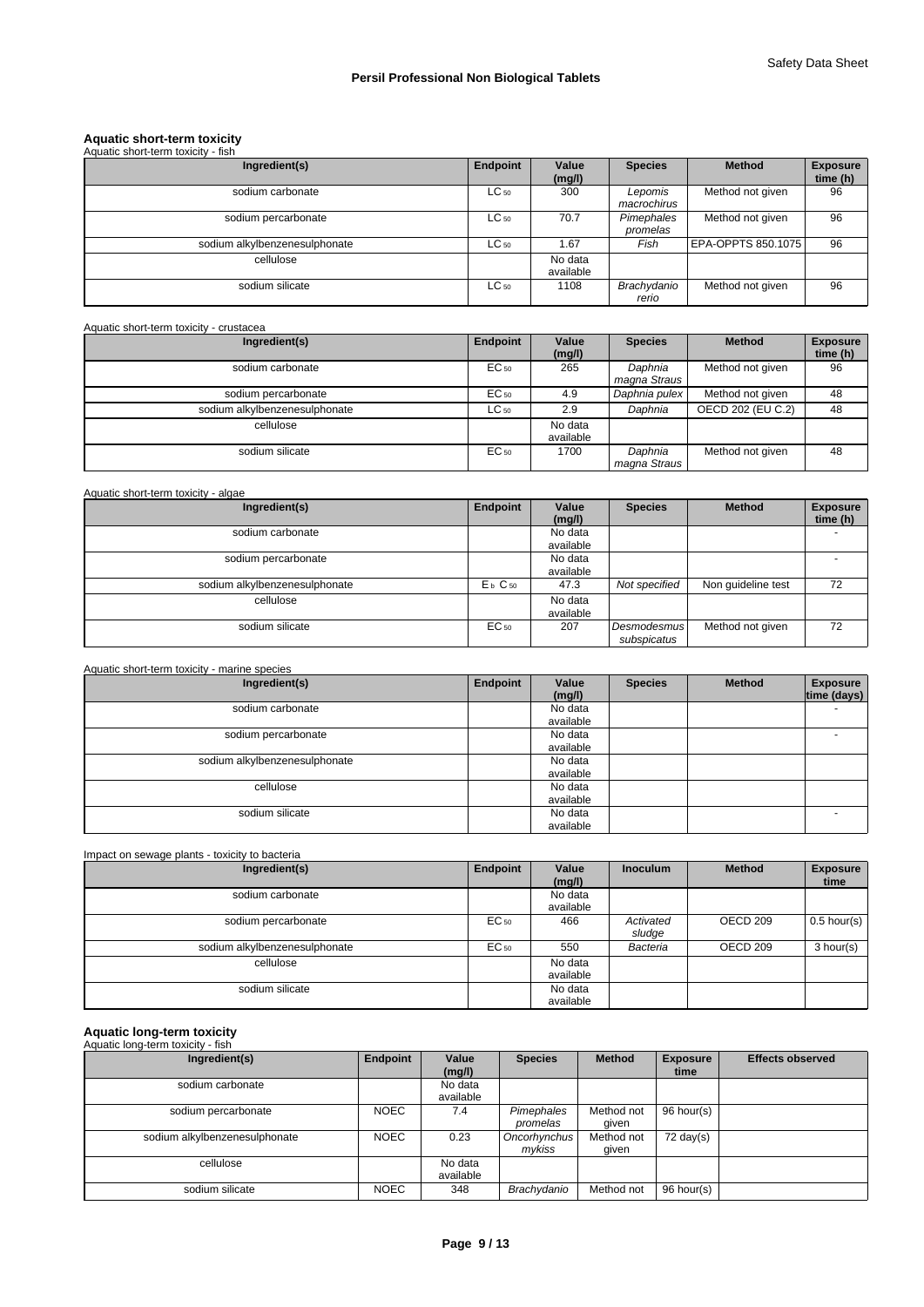|  | $- - - -$<br>arıc<br>טווסו | <b>AIVA</b> |  |
|--|----------------------------|-------------|--|
|  |                            |             |  |

| Aquatic long-term toxicity - crustacea |             |                      |                  |                     |                         |                         |
|----------------------------------------|-------------|----------------------|------------------|---------------------|-------------------------|-------------------------|
| Ingredient(s)                          | Endpoint    | Value<br>(mg/l)      | <b>Species</b>   | <b>Method</b>       | <b>Exposure</b><br>time | <b>Effects observed</b> |
| sodium carbonate                       |             | No data<br>available |                  |                     |                         |                         |
| sodium percarbonate                    | <b>NOEC</b> | 2                    | Daphnia pulex    | Method not<br>qiven | 48 hour(s)              |                         |
| sodium alkylbenzenesulphonate          | <b>NOEC</b> | 1.41                 | Daphnia<br>maqna | OECD <sub>211</sub> |                         |                         |
| cellulose                              |             | No data<br>available |                  |                     |                         |                         |
| sodium silicate                        |             | No data<br>available |                  |                     |                         |                         |

Aquatic toxicity to other aquatic benthic organisms, including sediment-dwelling organisms, if available:

| Ingredient(s)                 | Endpoint | Value<br>(mg/kg dw<br>sediment) | <b>Species</b> | <b>Method</b> | <b>Exposure</b><br> time (days) | <b>Effects observed</b> |
|-------------------------------|----------|---------------------------------|----------------|---------------|---------------------------------|-------------------------|
| sodium carbonate              |          | No data<br>available            |                |               |                                 |                         |
| sodium percarbonate           |          | No data<br>available            |                |               | <b>-</b>                        |                         |
| sodium alkylbenzenesulphonate |          | No data<br>available            |                |               |                                 |                         |
| cellulose                     |          | No data<br>available            |                |               |                                 |                         |
| sodium silicate               |          | No data<br>available            |                |               | $\overline{\phantom{0}}$        |                         |

**Terrestrial toxicity** Terrestrial toxicity - soil invertebrates, including earthworms, if available:

| Ingredient(s)       | Endpoint | Value<br>(mg/kg dw<br>soil) | <b>Species</b> | <b>Method</b> | <b>Exposure</b><br>$ time$ (days) $ $ | <b>Effects observed</b> |
|---------------------|----------|-----------------------------|----------------|---------------|---------------------------------------|-------------------------|
| sodium carbonate    |          | No data<br>available        |                |               | $\overline{\phantom{a}}$              |                         |
| sodium percarbonate |          | No data<br>available        |                |               |                                       |                         |
| sodium silicate     |          | No data<br>available        |                |               | $\overline{\phantom{a}}$              |                         |

Terrestrial toxicity - plants, if available:

| Ingredient(s)       | Endpoint | Value<br>(mg/kg dw<br>soil) | <b>Species</b> | <b>Method</b> | <b>Exposure</b><br> time (days) | <b>Effects observed</b> |
|---------------------|----------|-----------------------------|----------------|---------------|---------------------------------|-------------------------|
| sodium carbonate    |          | No data<br>available        |                |               | $\overline{\phantom{0}}$        |                         |
| sodium percarbonate |          | No data<br>available        |                |               |                                 |                         |
| sodium silicate     |          | No data<br>available        |                |               |                                 |                         |

# Terrestrial toxicity - birds, if available:

| Ingredient(s)       | Endpoint | Value     | <b>Species</b> | <b>Method</b> | <b>Exposure</b><br> time (days) | <b>Effects observed</b> |
|---------------------|----------|-----------|----------------|---------------|---------------------------------|-------------------------|
| sodium carbonate    |          | No data   |                |               |                                 |                         |
|                     |          | available |                |               |                                 |                         |
| sodium percarbonate |          | No data   |                |               |                                 |                         |
|                     |          | available |                |               |                                 |                         |
| sodium silicate     |          | No data   |                |               |                                 |                         |
|                     |          | available |                |               |                                 |                         |

Terrestrial toxicity - beneficial insects, if available:

| Ingredient(s)       | Endpoint | Value<br>(mg/kg dw<br>soil) | <b>Species</b> | <b>Method</b> | <b>Exposure</b><br> time (days) | <b>Effects observed</b> |
|---------------------|----------|-----------------------------|----------------|---------------|---------------------------------|-------------------------|
| sodium carbonate    |          | No data<br>available        |                |               | <b>.</b>                        |                         |
| sodium percarbonate |          | No data<br>available        |                |               |                                 |                         |
| sodium silicate     |          | No data<br>available        |                |               | $\overline{\phantom{a}}$        |                         |

#### Terrestrial toxicity - soil bacteria, if available:

| Ingredient(s)    | Endpoint | Value<br>(mg/kg dw<br>soil) | <b>Species</b> | <b>Method</b> | <b>Exposure</b><br>$ time$ (days) $ $ | <b>Effects observed</b> |
|------------------|----------|-----------------------------|----------------|---------------|---------------------------------------|-------------------------|
| sodium carbonate |          | No data                     |                |               |                                       |                         |
|                  |          | available                   |                |               |                                       |                         |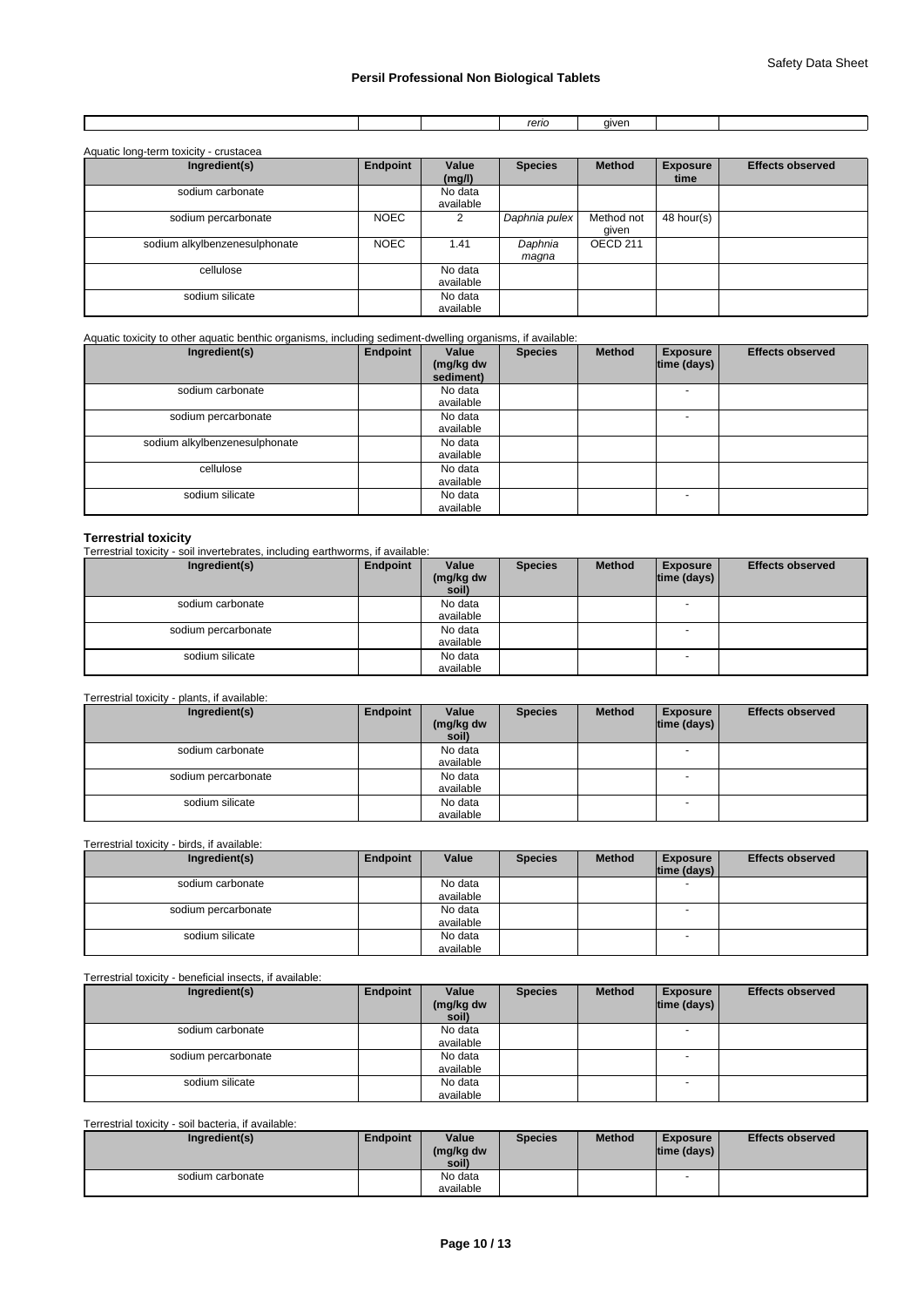| sodium percarbonate | No data<br>available |  |  |
|---------------------|----------------------|--|--|
| sodium silicate     | No data              |  |  |
|                     | available            |  |  |

# **12.2 Persistence and degradability**

**Abiotic degradation** Abiotic degradation - photodegradation in air, if available:

| Ingredient(s)       | <b>Half-life time</b> | <b>Aethod</b>    | Evaluation | Remark |
|---------------------|-----------------------|------------------|------------|--------|
| sodium percarbonate | NA.                   | Method not aiven |            |        |

Abiotic degradation - hydrolysis, if available:

| Ingredient(s)       | <b>Half-life time in fresh I</b><br>water | <b>Method</b>    | <b>Evaluation</b>    | Remark |
|---------------------|-------------------------------------------|------------------|----------------------|--------|
| sodium carbonate    | No data available                         |                  | Rapidly hydrolysible |        |
| sodium percarbonate | day(s)                                    | Method not given | <b>Hydrolysible</b>  |        |

Abiotic degradation - other processes, if available:

**Biodegradation** Ready biodegradability - aerobic conditions

| Ingredient(s)                 | <b>Inoculum</b>             | Analytical<br>method | DT 50             | <b>Method</b> | <b>Evaluation</b>                       |
|-------------------------------|-----------------------------|----------------------|-------------------|---------------|-----------------------------------------|
| sodium carbonate              |                             |                      |                   |               | Not applicable (inorganic<br>substance) |
| sodium percarbonate           |                             |                      |                   |               | Not applicable (inorganic<br>substance) |
| sodium alkylbenzenesulphonate | Activated sludge,<br>aerobe | $CO2$ production     | 85 % in 28 day(s) | OECD 301B     | Readily biodegradable                   |
| cellulose                     |                             |                      |                   |               | No data available                       |
| sodium silicate               |                             |                      |                   |               | Not applicable (inorganic<br>substance) |

Ready biodegradability - anaerobic and marine conditions, if available:

Degradation in relevant environmental compartments, if available:

# **12.3 Bioaccumulative potential**

Partition coefficient n-octanol/water (log Kow)

| Ingredient(s)                 | Value             | <b>Method</b>    | <b>Evaluation</b>                 | Remark |
|-------------------------------|-------------------|------------------|-----------------------------------|--------|
| sodium carbonate              | No data available |                  | No bioaccumulation expected       |        |
| sodium percarbonate           | No data available |                  |                                   |        |
| sodium alkylbenzenesulphonate | 3.32              | Method not given | Low potential for bioaccumulation |        |
| cellulose                     | No data available |                  |                                   |        |
| sodium silicate               | No data available |                  | Low potential for bioaccumulation |        |

Bioconcentration factor (BCF)

| Ingredient(s)                   | Value             | <b>Species</b> | <b>Method</b>    | <b>Evaluation</b>                  | Remark |
|---------------------------------|-------------------|----------------|------------------|------------------------------------|--------|
| sodium carbonate                | No data available |                |                  | No bioaccumulation expected        |        |
| sodium percarbonate             | No data available |                |                  |                                    |        |
| sodium<br>alkylbenzenesulphonat | 2-1000            |                | Method not given | High potential for bioaccumulation |        |
| cellulose                       | No data available |                |                  |                                    |        |
| sodium silicate                 | No data available |                |                  |                                    |        |

#### **12.4 Mobility in soil**

Adsorption/Desorption to soil or sediment

| Ingredient(s)                 | Adsorption<br>coefficient<br>Log Koc | <b>Desorption</b><br>coefficient<br>Log Koc(des) | <b>Method</b> | Soil/sediment<br>type | <b>Evaluation</b>                                   |
|-------------------------------|--------------------------------------|--------------------------------------------------|---------------|-----------------------|-----------------------------------------------------|
| sodium carbonate              | No data available                    |                                                  |               |                       | Potential for mobility in soil,<br>soluble in water |
| sodium percarbonate           | No data available                    |                                                  |               |                       | High potential for mobility in<br><b>soil</b>       |
| sodium alkylbenzenesulphonate | No data available                    |                                                  |               |                       |                                                     |
| cellulose                     | No data available                    |                                                  |               |                       |                                                     |
| sodium silicate               | No data available                    |                                                  |               |                       |                                                     |

# **12.5 Results of PBT and vPvB assessment**

Substances that fulfill the criteria for PBT/vPvB, if any, are listed in section 3.

#### **12.6 Other adverse effects**

No other adverse effects known.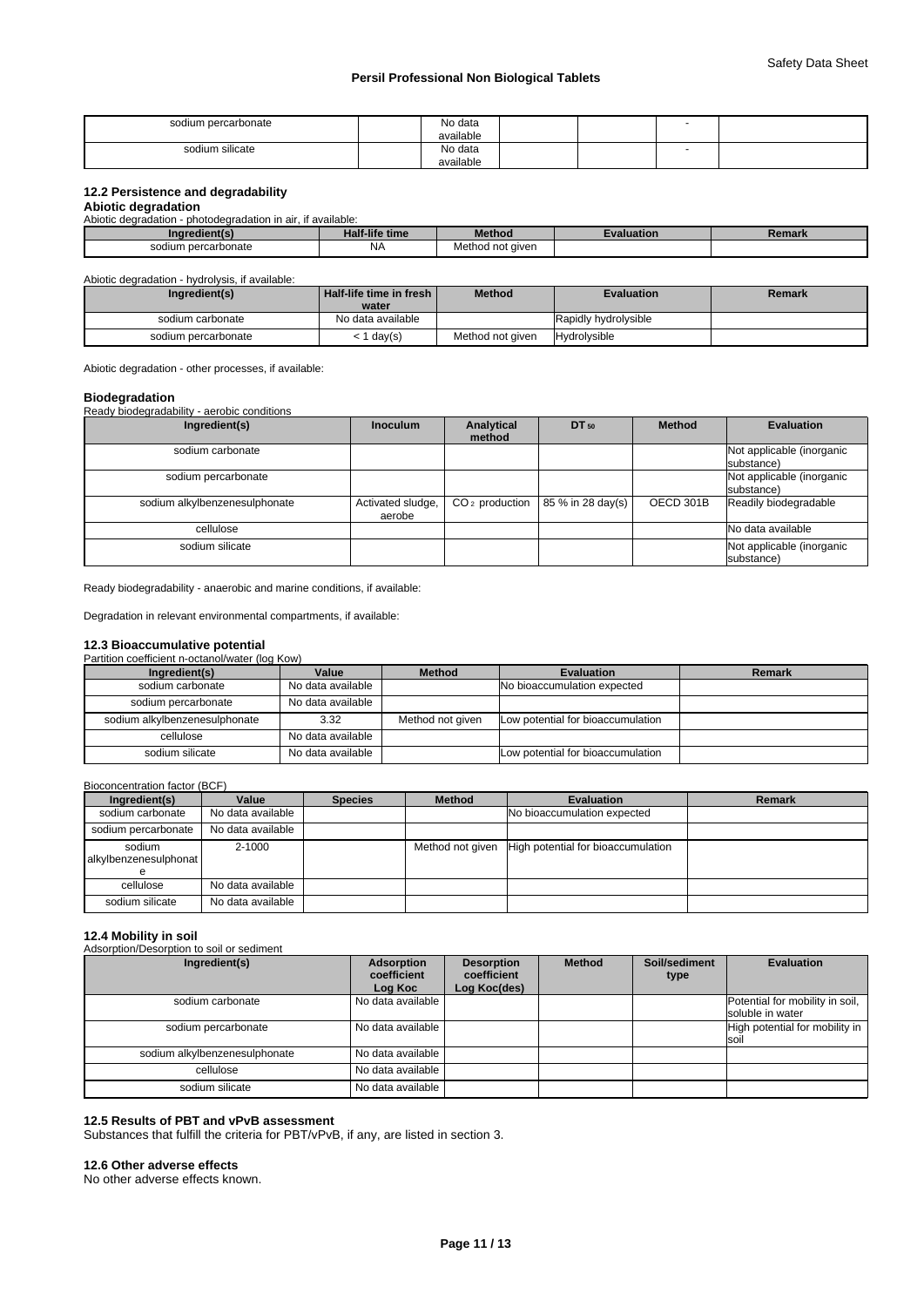material is suitable for energy recovery or recycling in line with local legislation.

# **SECTION 13: Disposal considerations**

| 13.1 Waste treatment methods |                                                                                                   |
|------------------------------|---------------------------------------------------------------------------------------------------|
| Waste from residues / unused | The concentrated contents or contaminated packaging should be disposed of by a certified handler  |
| products:                    | or according to the site permit. Release of waste to sewers is discouraged. The cleaned packaging |

**European Waste Catalogue:** 20 01 29\* - detergents containing dangerous substances.

**Empty packaging**

**Recommendation:** Dispose of observing national or local regulations.

# **SECTION 14: Transport information**

**Land transport (ADR/RID), Sea transport (IMDG), Air transport (ICAO-TI / IATA-DGR)** 

**14.1 UN number:** Non-dangerous goods

**14.2 UN proper shipping name:** Non-dangerous goods

**14.3 Transport hazard class(es):** Non-dangerous goods

**14.4 Packing group:** Non-dangerous goods

**14.5 Environmental hazards:** Non-dangerous goods

**14.6 Special precautions for user:** Non-dangerous goods

**14.7 Transport in bulk according to Annex II of MARPOL and the IBC Code:** Non-dangerous goods

# **SECTION 15: Regulatory information**

#### **15.1 Safety, health and environmental regulations/legislation specific for the substance or mixture**

#### **EU regulations:**

• Regulation (EC) No. 1907/2006 - REACH

• Regulation (EC) No 1272/2008 - CLP

• Regulation (EC) No. 648/2004 - Detergents regulation

#### **Authorisations or restrictions (Regulation (EC) No 1907/2006, Title VII respectively Title VIII):** Not applicable.

UFI: 2CE5-A03H-700C-VU69

# **Ingredients according to EC Detergents Regulation 648/2004**

oxygen-based bleaching agents 15 - 30 % zeolites, anionic surfactants  $\sim$  5 - 15 % obverted to the surfactants  $\sim$  5 - 15 % obverted to the surfactants of  $\sim$  5 % polycarboxylates, phosphonates perfumes, optical brighteners

The surfactant(s) contained in this preparation complies(comply) with the biodegradability criteria as laid down in Regulation (EC) No. 648/2004 on detergents. Data to support this assertion are held at the disposal of the competent authorities of the Member States and will be made available to them, at their direct request or at the request of a detergent manufacturer.

#### **15.2 Chemical safety assessment**

A chemical safety assessment has not been carried out on the mixture

# **SECTION 16: Other information**

*The information in this document is based on our best present knowledge. However, it does not constitute a guarantee for any specific product features and does not establish a legally binding contract*

#### **SDS code:** MSDS5260 **Version:** 06.0 **Revision:** 2019-07-17

**Reason for revision:**

This data sheet contains changes from the previous version in section(s):, 1, 2, 3, 4, 8, 9, 11, 12, 15, 16

# **Classification procedure**

The classification of the mixture is in general based on calculation methods using substance data, as required by Regulation (EC) No 1272/2008. If for certain classifications data on the mixture is available or for example bridging principles or weight of evidence can be used for classification, this will be indicated in the relevant sections of the Safety Data Sheet. See section 9 for physical chemical properties, section 11 for toxicological information and section 12 for ecological information.

# **Full text of the H and EUH phrases mentioned in section 3:**

• H272 - May intensify fire; oxidiser.

- H302 Harmful if swallowed.
- H303 May be harmful if swallowed.
- H315 Causes skin irritation.
- H318 Causes serious eye damage. • H319 - Causes serious eve irritation.
- H335 May cause respiratory irritation.
- H412 Harmful to aquatic life with long lasting effects.

#### **Abbreviations and acronyms:**

• AISE - The international Association for Soaps, Detergents and Maintenance Products